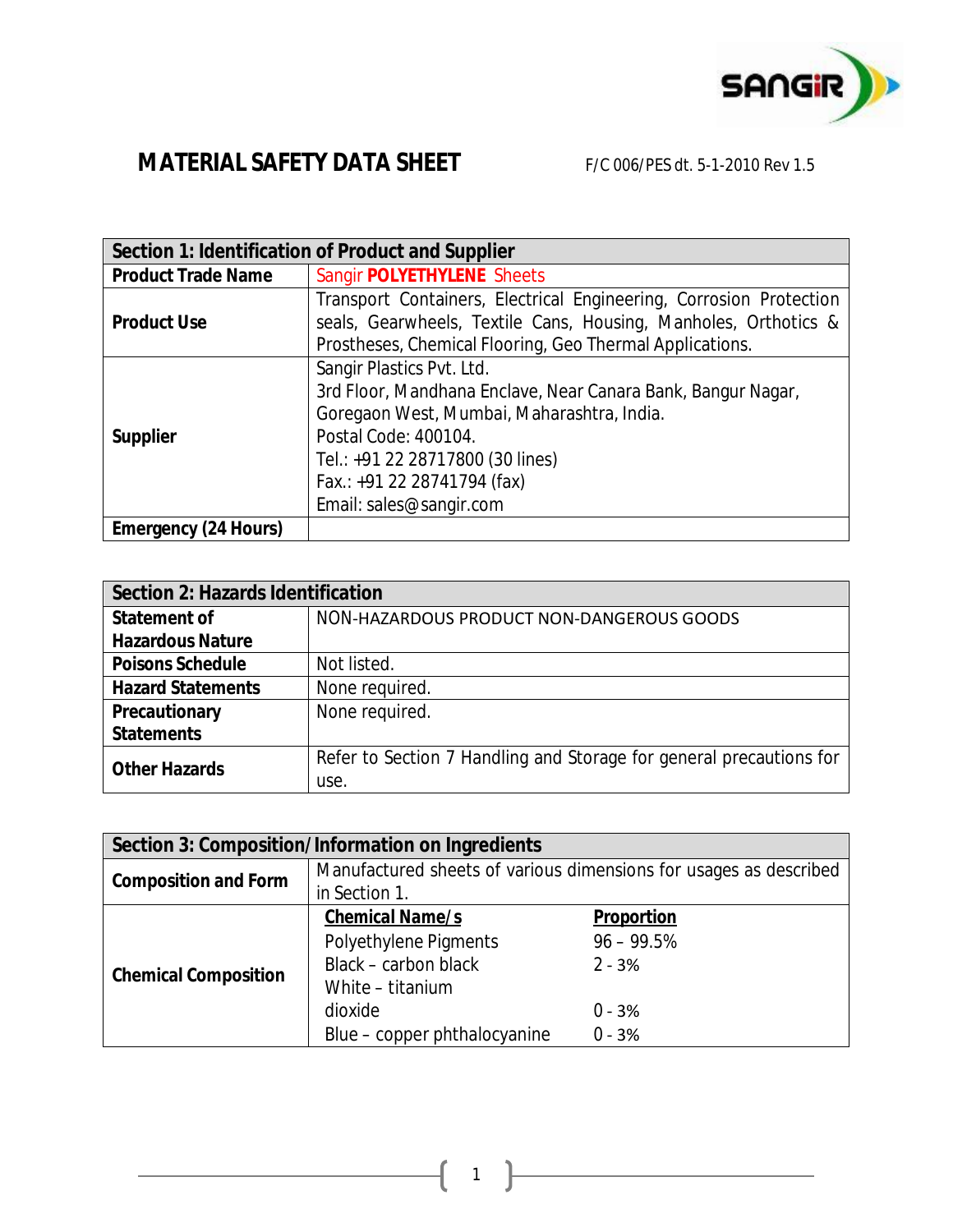

| <b>Section 4: First-Aid Measures</b> |                                                                         |
|--------------------------------------|-------------------------------------------------------------------------|
| <b>Swallowed</b>                     | There are no known health effects for the ingestion of polyethylene.    |
|                                      | Ingestion is unlikely to occur due to the physical size and dimensions  |
|                                      | of the products. However, small particles may be generated by           |
|                                      | sawing or mechanically breaking the products or similar means.          |
|                                      | Inapplicable to the solid product except for mechanical injury.         |
|                                      | Dust/small particles from sawing or other mechanical process may        |
| Eye                                  | affect eyes if not protected. Hydrochloric acid and other fumes         |
|                                      | emitted during combustion can cause irritation to the eyes. Flush       |
|                                      | with copious quantities of water and treat symptomatically.             |
|                                      | Inapplicable to the solid product except for mechanical injury.         |
|                                      | Dust/small particles from sawing or other mechanical process may        |
|                                      | affect eyes if not protected. There have not been reports of irritation |
|                                      | arising from such dust and small particles. Molten material will        |
| <b>Skin</b>                          | adhere to the skin and cause burns. Flush with copious quantities of    |
|                                      | water and see a doctor for prompt removal of the adhering material      |
|                                      | and treatment of the burn. Do not remove material or clothing from      |
|                                      | the skin. As removal may exacerbate the injury.                         |
|                                      | Inapplicable to the solid product due to the physical size and          |
| <b>Inhaled</b>                       | dimensions of the products. For inhalation of fumes and gaseous         |
|                                      | by-products (carbon monoxide, carbon dioxide, etc), remove the          |
|                                      | patient immediately from exposure and seek medical advice.              |
| <b>Notes to Physician</b>            | Treat symptomatically.                                                  |

| <b>Section 5: Fire-fighting Measures</b> |                                                                       |
|------------------------------------------|-----------------------------------------------------------------------|
|                                          | Water, water-fog or foam to extinguish fire. Carbon dioxide or dry    |
| <b>Extinguishing Media</b>               | chemical are suitable but are considered not as efficient due to lack |
|                                          | of cooling capacity.                                                  |
|                                          | Wear fully protective body suit with self-contained breathing         |
| <b>Fire Fighting</b>                     | apparatus (S.C.B.A.) to prevent contact with fumes and gases          |
|                                          | produced during combustion.                                           |
|                                          | Combustible and will support combustion. Products of combustion       |
| <b>Fire/Explosion Hazard</b>             | are carbon dioxide (asphyxiant), carbon monoxide (toxic) and low      |
|                                          | levels of aldehydes and acetic acid. All are potentially lethal in    |
|                                          | sustained exposure.                                                   |
| <b>Fire Incompatibility</b>              | Oxidising agents.                                                     |
| <b>Personal Protection</b>               | Wear fully protective body suit with self-contained breathing         |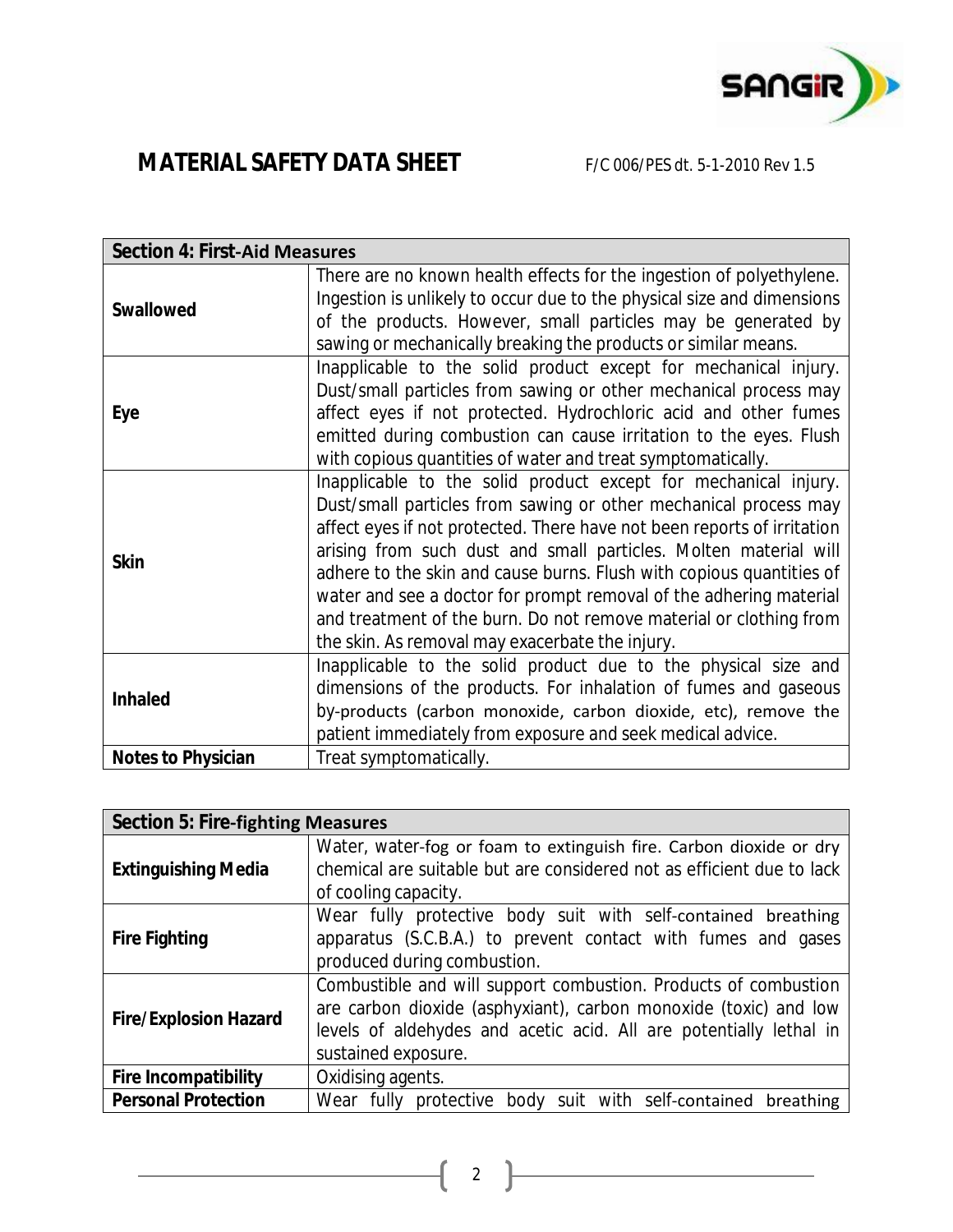

| apparatus (S.C.B.A.) to prevent contact with fumes and gases    |  |  |  |  |
|-----------------------------------------------------------------|--|--|--|--|
| produced during combustion and appropriate gloves and footwear. |  |  |  |  |

| <b>Section 6: Accidental Release Measures</b> |                                                                                                                                                                                                                         |  |  |  |
|-----------------------------------------------|-------------------------------------------------------------------------------------------------------------------------------------------------------------------------------------------------------------------------|--|--|--|
| <b>Minor Spills</b>                           | Collect products and pile or secure safely. If necessary, isolate area<br>to prevent damage to /destruction of products by vehicles etc.<br>Broken parts may be sharp and eye protection and gloves are<br>recommended. |  |  |  |
| <b>Major Spills</b>                           | Isolate area as necessary to prevent further damage. Collect<br>products and pile or secure safely. Broken product and parts may<br>have sharp edges and eye protection and gloves are recommended.                     |  |  |  |

| Section 7: Handling and Storage |                                                                                                                                                                                                                                                                                                                                                                                                                                                                                                                                                                                                                                             |
|---------------------------------|---------------------------------------------------------------------------------------------------------------------------------------------------------------------------------------------------------------------------------------------------------------------------------------------------------------------------------------------------------------------------------------------------------------------------------------------------------------------------------------------------------------------------------------------------------------------------------------------------------------------------------------------|
| <b>Procedure for Handling</b>   | When cutting bands, exercise caution to ensure that springing of the<br>sheets, particularly at the ends, cannot cause injury. Unpack stacks<br>and bundles carefully and ensure that free stacks are adequately<br>stocked. Do not climb on stacks. Normal safe practices should be<br>employed when working with the material; a well ventilated area<br>and the use of eye and protection, dust masks and gloves are<br>recommended when sawing, grinding (with abrasive wheel) and<br>handling. When heating for bending or other forming, use hot water<br>or air with appropriate safeguards. Use of an open flame is<br>inadvisable. |
| <b>Storage</b>                  | Store in appropriate areas (outside or in warehouse) in accordance<br>with site safety requirements. Do not store with oxidising agents.                                                                                                                                                                                                                                                                                                                                                                                                                                                                                                    |

|                                   | <b>Section 8: Exposure Controls / Personal Protection</b>                                                                                                                                                                |
|-----------------------------------|--------------------------------------------------------------------------------------------------------------------------------------------------------------------------------------------------------------------------|
| <b>Exposure Controls</b>          | No exposure controls are necessary as products are inert and all<br>additives are encapsulated within the polymer matrix and present<br>no hazard under conditions of normal use and good occupational<br>work practice. |
| <b>Personal Protection</b><br>Eye | <b>Glasses</b><br>Glasses are recommended in case of accidental knock when handling<br>sheets and especially when working sheets mechanically, sawing etc.                                                               |
| <b>Hands/Feet</b>                 | Safety footwear and gloves.                                                                                                                                                                                              |
| <b>Engineering Controls</b>       | Appropriate controls for safe<br>working<br>when<br>handling<br>and                                                                                                                                                      |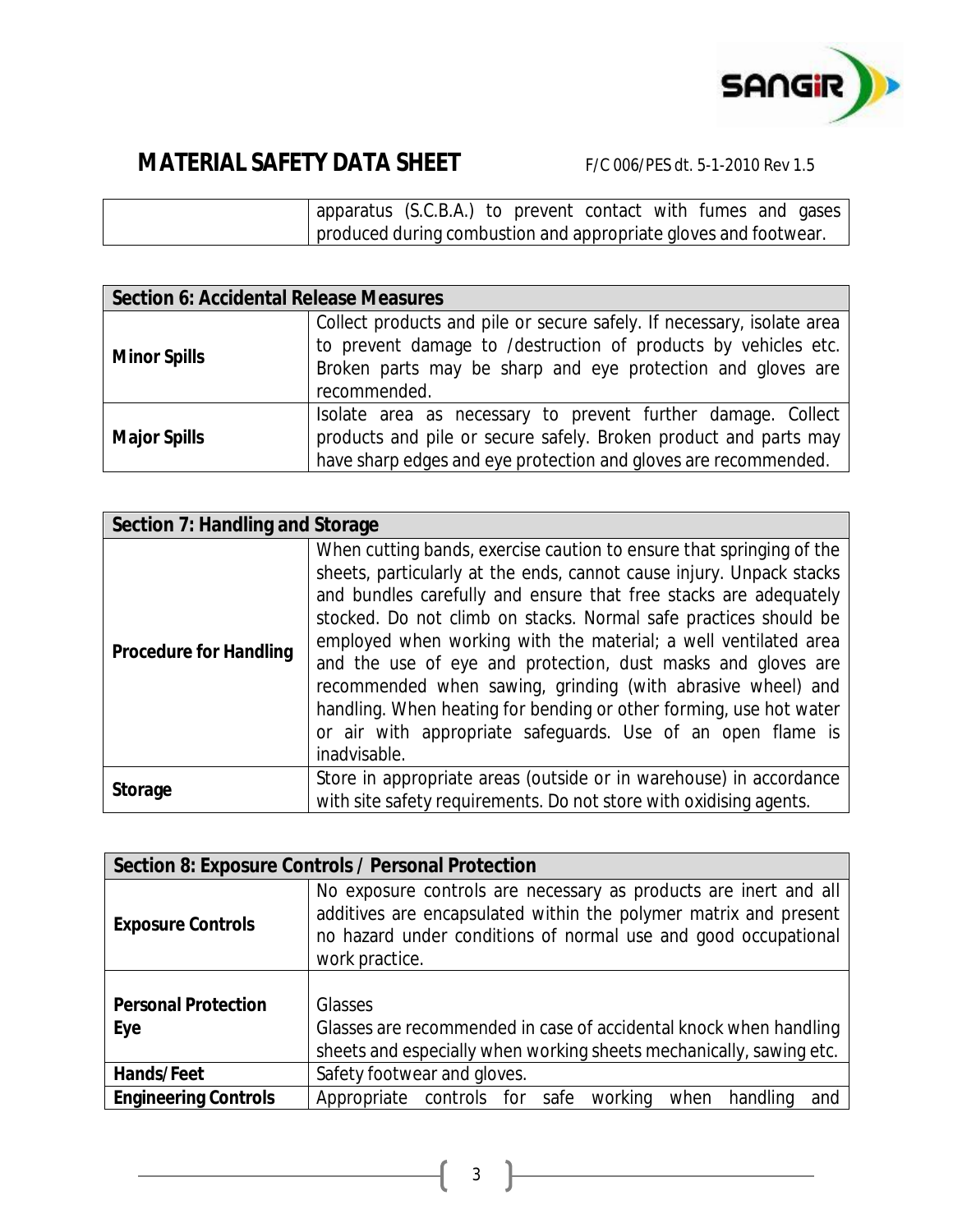

mechanically working e.g. sawing.

| <b>Section 9: Physical and Chemical Properties</b> |                                                                 |
|----------------------------------------------------|-----------------------------------------------------------------|
|                                                    | Plastic sheets of thickness 0.2mm to 200mm of various width and |
| <b>Appearance</b>                                  | lengths.                                                        |
|                                                    | Colour: black, blue, white, yellow, green, red, orange, beige.  |
|                                                    | Embossing made to order.                                        |
| Odour                                              | Nil                                                             |
| pH:                                                | Nil effect, insoluble                                           |
| Melting point                                      | 107 -130°C                                                      |
| Initial boiling point and                          |                                                                 |
| range                                              | Not applicable                                                  |
| Flash point                                        | Not applicable                                                  |
| Evaporation rate                                   | Not applicable                                                  |
| Flammability                                       | Will burn in contact with flame                                 |
| Upper/lower                                        | Not applicable                                                  |
| flammability                                       | Not applicable                                                  |
| Vapour pressure                                    | Not applicable                                                  |
| Vapour density                                     | $0.93 - 0.97$                                                   |
| Relative density                                   | insoluble in water                                              |
| Solubility                                         | Not applicable                                                  |
| Partition coefficient                              | Not applicable                                                  |
| Auto-ignition                                      |                                                                 |
| temperature                                        | $300^{\circ}$ C                                                 |
| Decomposition                                      |                                                                 |
| temperature                                        |                                                                 |

| Section 10: Chemical Stability and Reactivity |                                                                                                                                                                                                     |  |  |
|-----------------------------------------------|-----------------------------------------------------------------------------------------------------------------------------------------------------------------------------------------------------|--|--|
|                                               | Stable under normal conditions of storage and use.                                                                                                                                                  |  |  |
| Incompatible materials                        | Do not store with oxidising agents.                                                                                                                                                                 |  |  |
| <b>Hazardous</b><br>decomposition<br>products | Product will start to decompose if maintained at temperatures of<br>$300^{\circ}$ C.<br>Decomposition products are carbon dioxide, carbon monoxides and<br>low levels of aldehydes and acetic acid. |  |  |

| <b>Section 11: Toxicological Information</b> |                |  |
|----------------------------------------------|----------------|--|
| LD <sub>50</sub> Value                       | Not applicable |  |